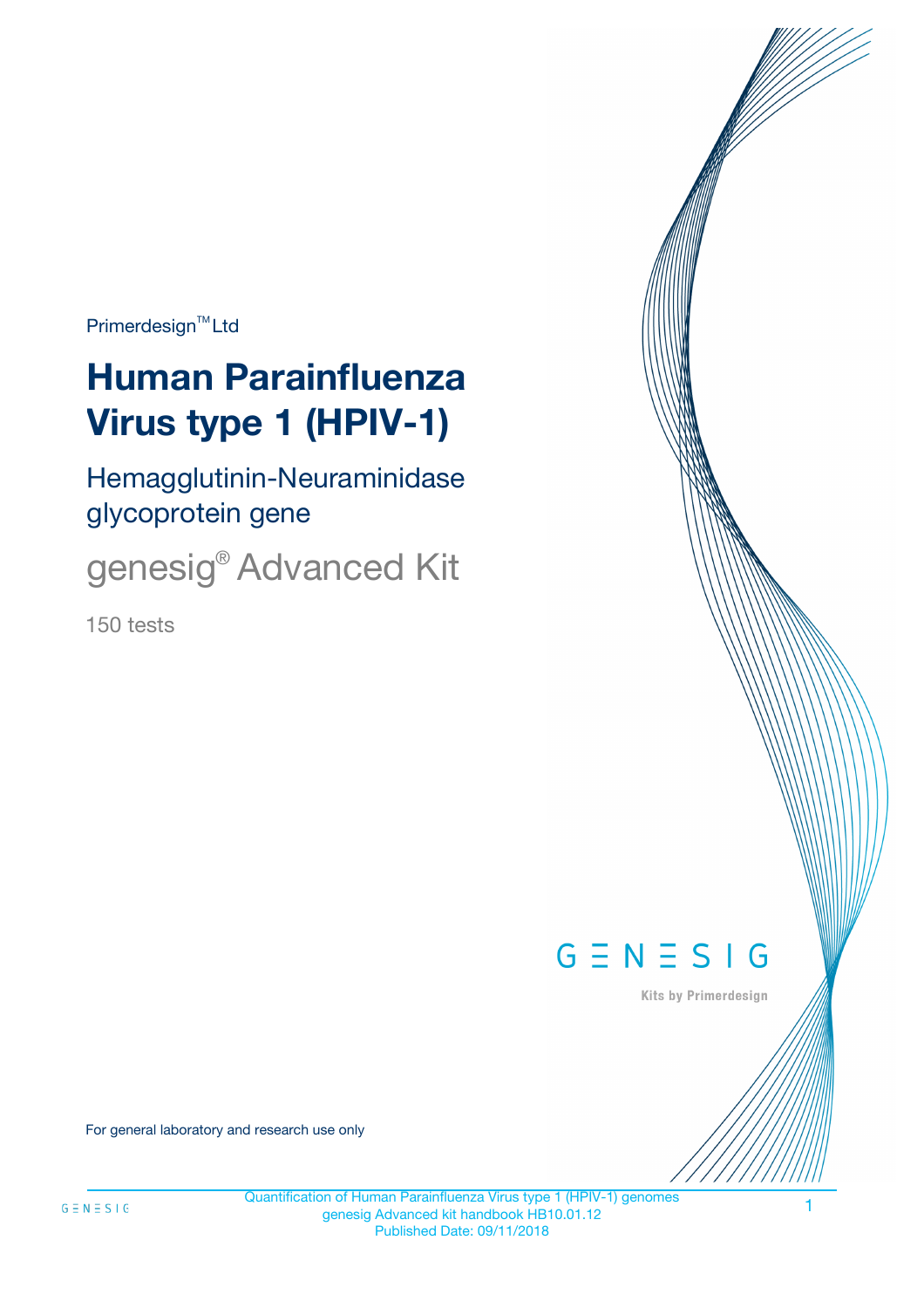# Introduction to Human Parainfluenza Virus type 1 (HPIV-1)

Human parainfluenza viruses (HPIVs) are a group of four distinct serotypes of single-stranded RNA viruses belonging to the paramyxovirus family. They are the second most common cause of lower respiratory tract infection in younger children. Repeated infection throughout the life of the host is not uncommon. Symptoms of later breakouts include upper respiratory tract illness as in a cold and sore throat. The incubation period of all four serotypes is 1 to 7 days. Parainfluenza viruses can be detected via cell culture, immunofluorescent microscopy, and PCR. Though no vaccines currently exist, research into vaccines for HHPIV-1, -2, and -3 is underway. Parainfluenza viruses last only a few hours in the environment and are inactivated by soap and water.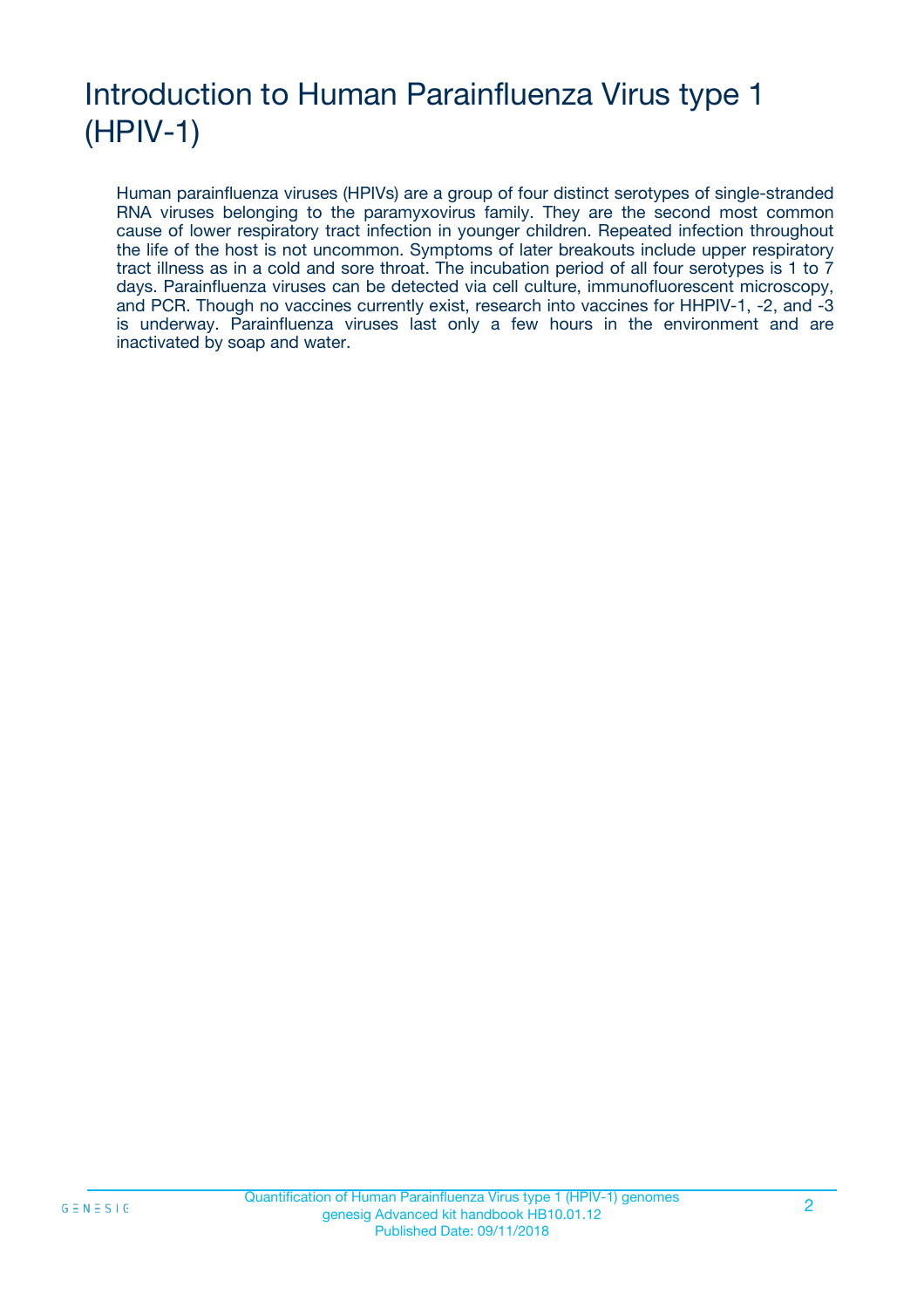# **Specificity**

The Primerdesign genesig Kit for Human Parainfluenza Virus type 1 (HPIV-1) (HPIV1) genomes is designed for the in vitro quantification of HPIV1 genomes. The kit is designed to have a broad detection profile. Specifically, the primers represent 100% homology with over 95% of the NCBI database reference sequences available at the time of design.

The dynamics of genetic variation means that new sequence information may become available after the initial design. Primerdesign periodically reviews the detection profiles of our kits and when required releases new versions.

The primers have 100% homology with over 95% of reference sequences in the NCBI database and therefore have a very broadest quantification profile. However, due to the inherent instability of RNA viral genomes, it is not possible guarantee quantification of all clinical isolates.

If you require further information, or have a specific question about the detection profile of this kit then please send an e.mail to enquiry@primerdesign.co.uk and our bioinformatics team will answer your question.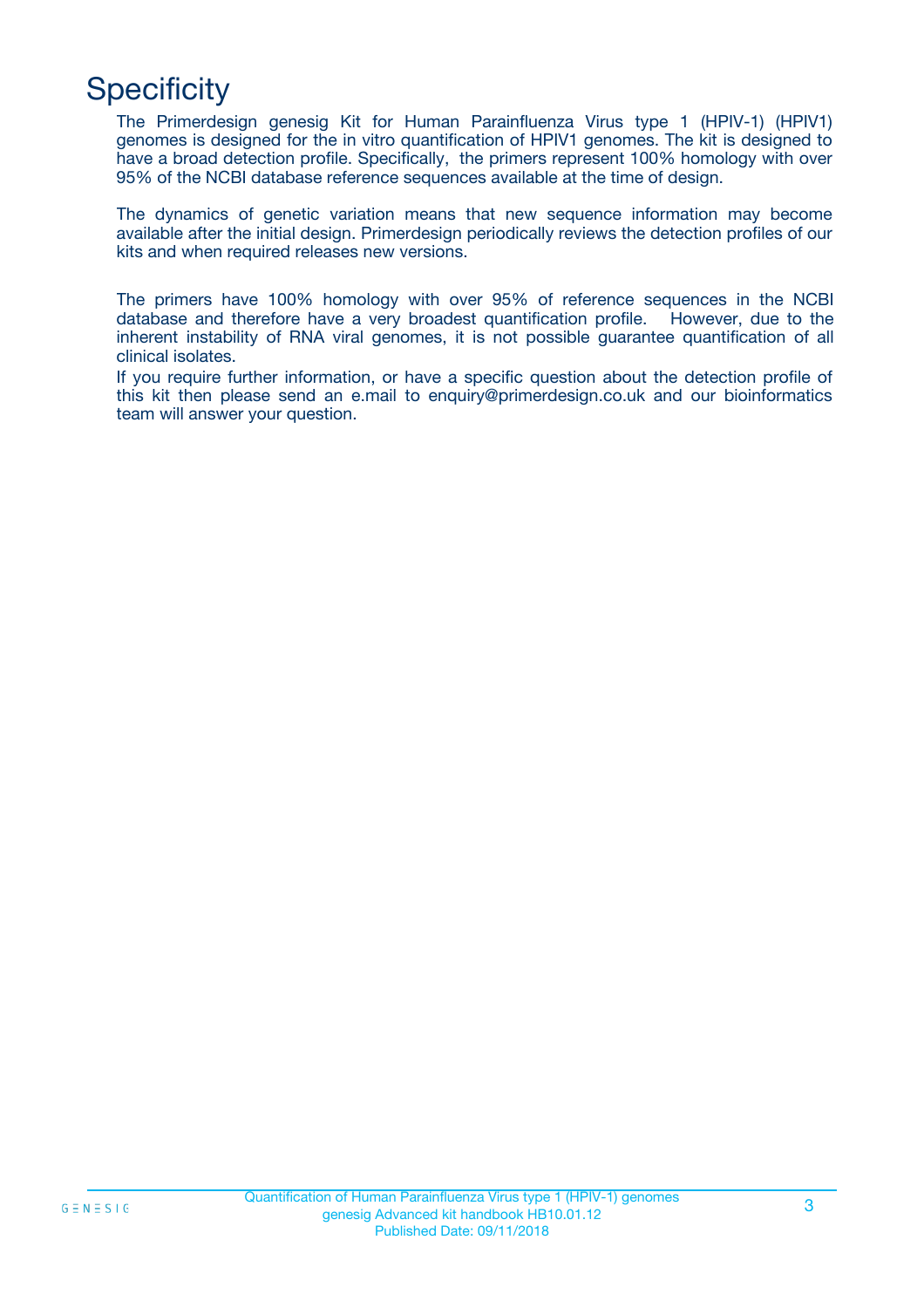# **Kit contents**

- **HPIV1 specific primer/probe mix (150 reactions BROWN) FAM labelled**
- **HPIV1 positive control template (for Standard curve RED)**
- **Internal extraction control primer/probe mix (150 reactions BROWN) VIC labelled as standard**
- **Internal extraction control RNA (150 reactions BLUE)**
- **Endogenous control primer/probe mix (150 reactions BROWN) FAM labelled**
- **RNase/DNase free water (WHITE) for resuspension of primer/probe mixes**
- **Template preparation buffer (YELLOW) for resuspension of internal control template, positive control template and standard curve preparation**

# **Reagents and equipment to be supplied by the user**

#### **Real-time PCR Instrument**

#### **Extraction kit**

This kit is recommended for use with genesig Easy DNA/RNA Extraction kit. However, it is designed to work well with all processes that yield high quality RNA and DNA with minimal PCR inhibitors.

#### **oasigTM lyophilised OneStep or Precision**®**PLUS OneStep 2X RT-qPCR Master Mix** Contains complete OneStep RT-qPCR master mix

**Pipettors and Tips**

**Vortex and centrifuge**

**Thin walled 1.5 ml PCR reaction tubes**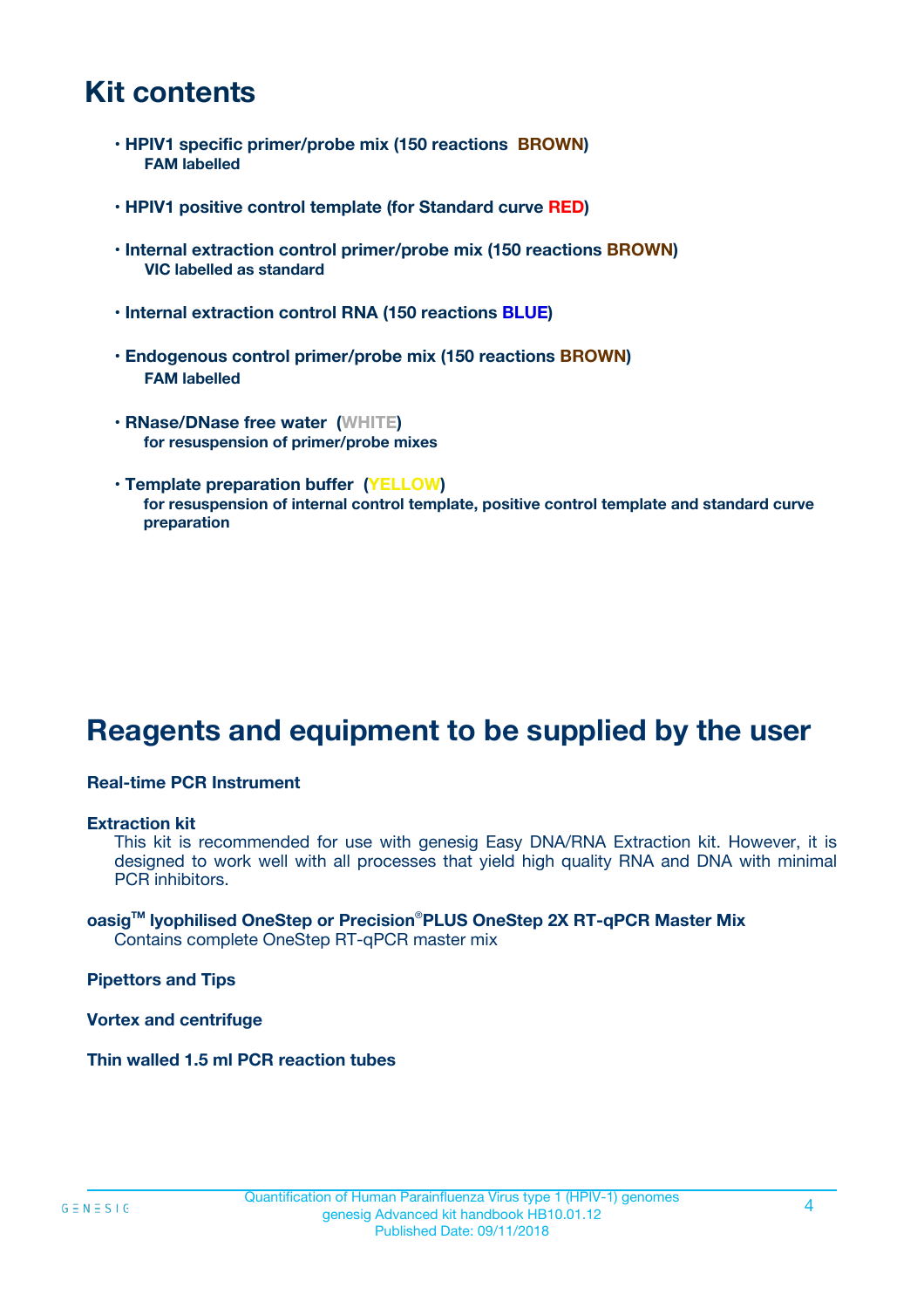## Kit storage and stability

This kit is stable at room temperature but should be stored at -20ºC on arrival. Once the lyophilised components have been resuspended they should not be exposed to temperatures above -20°C for longer than 30 minutes at a time and unnecessary repeated freeze/thawing should be avoided. The kit is stable for six months from the date of resuspension under these circumstances.

If a standard curve dilution series is prepared this can be stored frozen for an extended period. If you see any degradation in this serial dilution a fresh standard curve can be prepared from the positive control.

Primerdesign does not recommend using the kit after the expiry date stated on the pack.

### Suitable sample material

All kinds of sample material suited for PCR amplification can be used. Please ensure the samples are suitable in terms of purity, concentration, and RNA/DNA integrity (An internal PCR control is supplied to test for non specific PCR inhibitors). Always run at least one negative control with the samples. To prepare a negative-control, replace the template RNA sample with RNase/DNase free water.

### Dynamic range of test

Under optimal PCR conditions genesig HPIV1 detection kits have very high priming efficiencies of >95% and can detect less than 100 copies of target template.

## Notices and disclaimers

This product is developed, designed and sold for research purposes only. It is not intended for human diagnostic or drug purposes or to be administered to humans unless clearly expressed for that purpose by the Food and Drug Administration in the USA or the appropriate regulatory authorities in the country of use. During the warranty period Primerdesign genesig detection kits allow precise and reproducible data recovery combined with excellent sensitivity. For data obtained by violation to the general GLP guidelines and the manufacturer's recommendations the right to claim under guarantee is expired. PCR is a proprietary technology covered by several US and foreign patents. These patents are owned by Roche Molecular Systems Inc. and have been sub-licensed by PE Corporation in certain fields. Depending on your specific application you may need a license from Roche or PE to practice PCR. Additional information on purchasing licenses to practice the PCR process may be obtained by contacting the Director of Licensing at Roche Molecular Systems, 1145 Atlantic Avenue, Alameda, CA 94501 or Applied Biosystems business group of the Applera Corporation, 850 Lincoln Centre Drive, Foster City, CA 94404. In addition, the 5' nuclease assay and other homogeneous amplification methods used in connection with the PCR process may be covered by U.S. Patents 5,210,015 and 5,487,972, owned by Roche Molecular Systems, Inc, and by U.S. Patent 5,538,848, owned by The Perkin-Elmer Corporation.

# Trademarks

Primerdesign™ is a trademark of Primerdesign Ltd.

genesig® is a registered trademark of Primerdesign Ltd.

The PCR process is covered by US Patents 4,683,195, and 4,683,202 and foreign equivalents owned by Hoffmann-La Roche AG. BI, ABI PRISM® GeneAmp® and MicroAmp® are registered trademarks of the Applera Genomics (Applied Biosystems Corporation). BIOMEK® is a registered trademark of Beckman Instruments, Inc.; iCycler™ is a registered trademark of Bio-Rad Laboratories, Rotor-Gene is a trademark of Corbett Research. LightCycler™ is a registered trademark of the Idaho Technology Inc. GeneAmp®, TaqMan® and AmpliTaqGold® are registered trademarks of Roche Molecular Systems, Inc., The purchase of the Primerdesign ™ reagents cannot be construed as an authorization or implicit license to practice PCR under any patents held by Hoffmann-LaRoche Inc.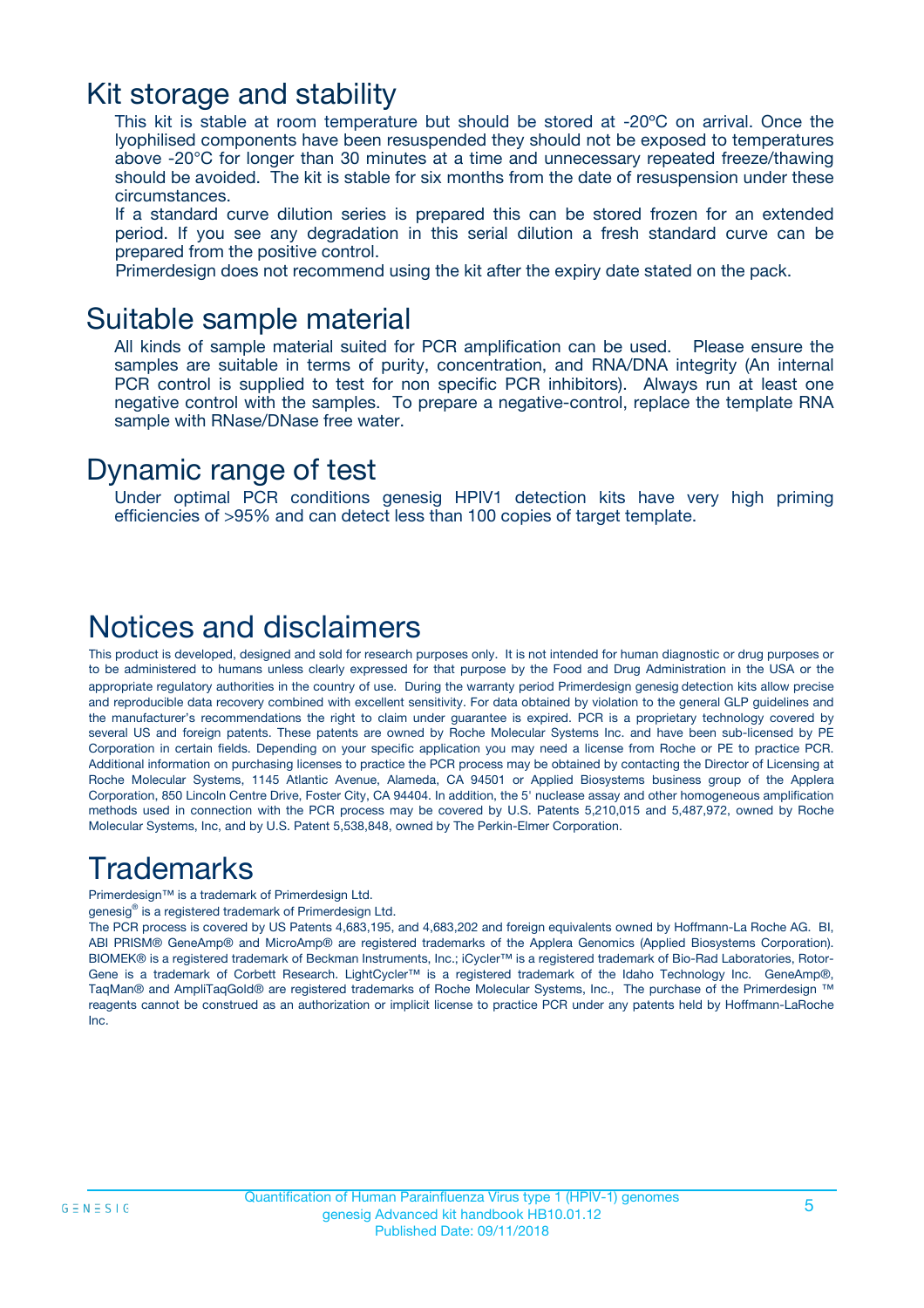# **Principles of the test**

#### **Real-time PCR**

A HPIV1 specific primer and probe mix is provided and this can be detected through the FAM channel.

The primer and probe mix provided exploits the so-called TaqMan® principle. During PCR amplification, forward and reverse primers hybridize to the HPIV1 cDNA. A fluorogenic probe is included in the same reaction mixture which consists of a DNA probe labeled with a 5`-dye and a 3`-quencher. During PCR amplification, the probe is cleaved and the reporter dye and quencher are separated. The resulting increase in fluorescence can be detected on a range of qPCR platforms.

#### **Positive control**

For copy number determination and as a positive control for the PCR set up, the kit contains a positive control template.

This can be used to generate a standard curve of HPIV1 copy number / Cq value. Alternatively the positive control can be used at a single dilution where full quantitative analysis of the samples is not required. Each time the kit is used, at least one positive control reaction must be included in the run. A positive result indicates that the primers and probes for detecting the target HPIV1 gene worked properly in that particular experimental scenario. If a negative result is obtained the test results are invalid and must be repeated. Care should be taken to ensure that the positive control does not contaminate any other kit component which would lead to false-positive results. This can be achieved by handling this component in a Post PCR environment. Care should also be taken to avoid cross-contamination of other samples when adding the positive control to the run. This can be avoided by sealing all other samples and negative controls before pipetting the positive control into the positive control well.

#### **Negative control**

To validate any positive findings a negative control reaction should be included every time the kit is used. For this reaction the RNase/DNase free water should be used instead of template. A negative result indicates that the reagents have not become contaminated while setting up the run.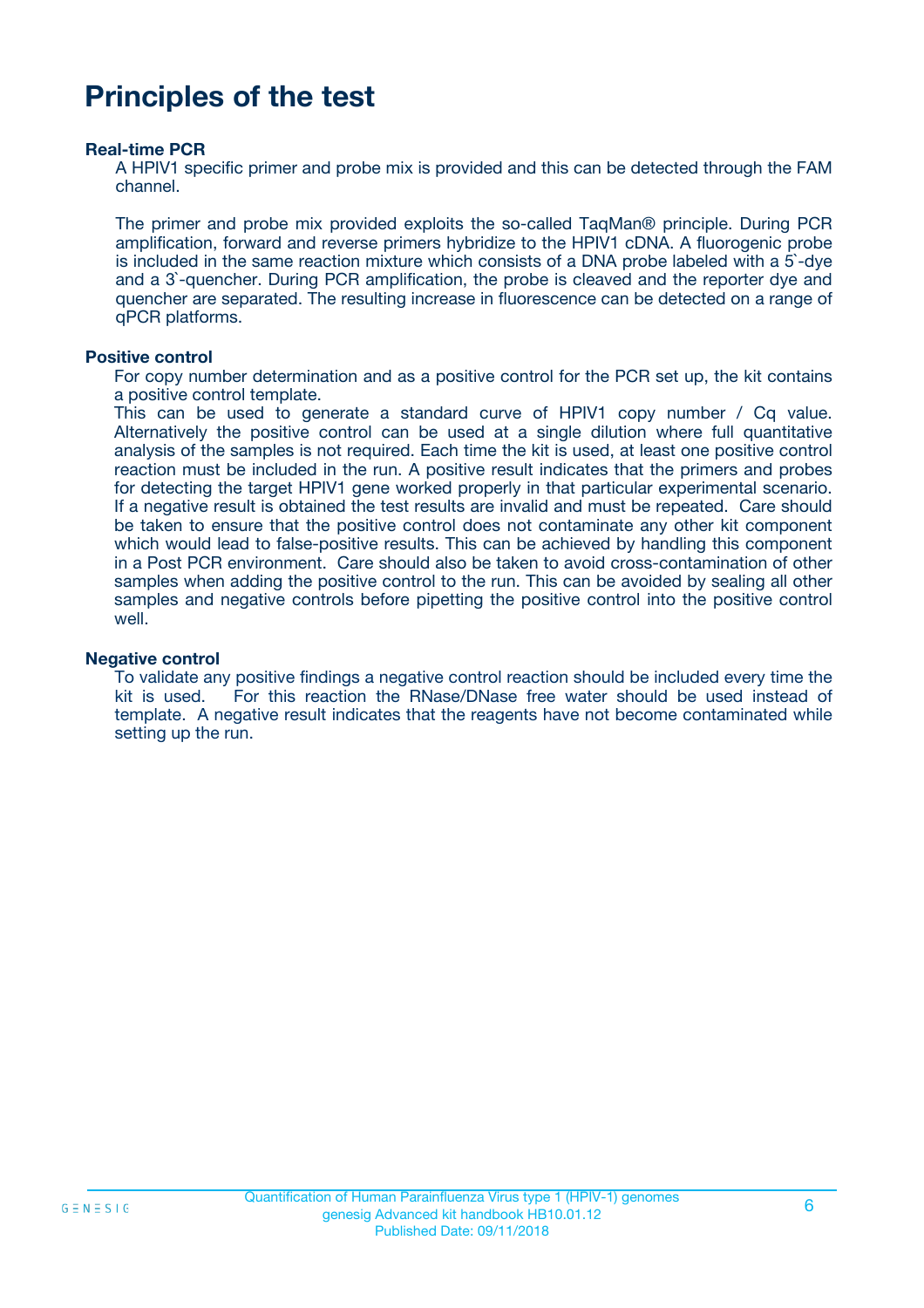#### **Internal RNA extraction control**

When performing RNA extraction, it is often advantageous to have an exogenous source of RNA template that is spiked into the lysis buffer. This control RNA is then co-purified with the sample RNA and can be detected as a positive control for the extraction process. Successful co-purification and qPCR for the control RNA also indicates that PCR inhibitors are not present at a high concentration.

A separate qPCR primer/probe mix are supplied with this kit to detect the exogenous RNA using qPCR. The PCR primers are present at PCR limiting concentrations which allows multiplexing with the target sequence primers. Amplification of the control cDNA does not interfere with detection of the HPIV1 target cDNA even when present at low copy number. The Internal control is detected through the VIC channel and gives a Cq value of 28+/-3 depending on the level of sample dilution.

#### **Endogenous control**

To confirm extraction of a valid biological template, a primer and probe mix is included to detect an endogenous gene. Detection of the endogenous control is through the FAM channel and it is NOT therefore possible to perform a multiplex with the HPIV1 primers. A poor endogenous control signal may indicate that the sample did not contain sufficient biological material.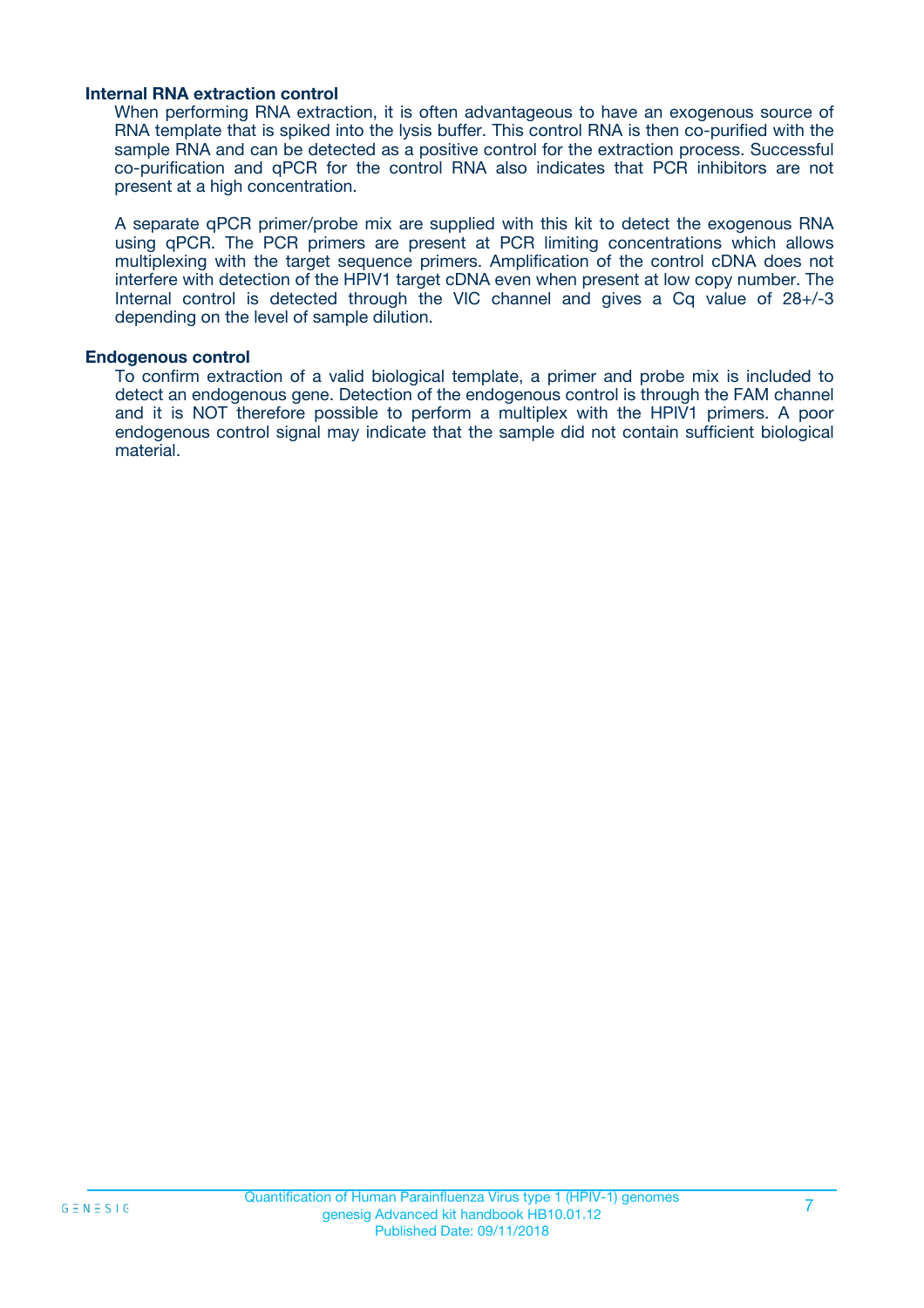## Resuspension protocol

To minimize the risk of contamination with foreign DNA, we recommend that all pipetting be performed in a PCR clean environment. Ideally this would be a designated PCR lab or PCR cabinet. Filter tips are recommended for all pipetting steps.

- **1. Pulse-spin each tube in a centrifuge before opening.** This will ensure lyophilised primer and probe mix is in the base of the tube and is not spilt upon opening the tube.
- **2. Resuspend the primer/probe mixes in the RNase/DNase free water supplied, according to the table below:**

To ensure complete resuspension, vortex each tube thoroughly.

| Component - resuspend in water                       |          |  |
|------------------------------------------------------|----------|--|
| <b>Pre-PCR pack</b>                                  |          |  |
| HPIV1 primer/probe mix (BROWN)                       | $165$ µl |  |
| Internal extraction control primer/probe mix (BROWN) | $165$ µl |  |
| Endogenous control primer/probe mix (BROWN)          | 165 µl   |  |

**3. Resuspend the internal control template and positive control template in the template preparation buffer supplied, according to the table below:** To ensure complete resuspension, vortex each tube thoroughly.

| Component - resuspend in template preparation buffer |          |  |  |
|------------------------------------------------------|----------|--|--|
| <b>Pre-PCR heat-sealed foil</b>                      |          |  |  |
| Internal extraction control RNA (BLUE)               |          |  |  |
| <b>Post-PCR heat-sealed foil</b>                     |          |  |  |
| HPIV1 Positive Control Template (RED) *              | $500$ µl |  |  |

\* This component contains high copy number template and is a VERY significant contamination risk. It must be opened and handled in a separate laboratory environment, away from the other components.

# RNA extraction

The internal extraction control RNA can be added either to the RNA lysis/extraction buffer or to the RNA sample once it has been resuspended in lysis buffer.

**DO NOT add the internal extraction control RNA directly to the unprocessed biological sample as this will lead to degradation and a loss in signal.**

- **1. Add 4µ**l **of the Internal extraction control RNA (BLUE) to each sample in RNA lysis/extraction buffer per sample.**
- **2. Complete RNA extraction according to the manufacturer's protocols.**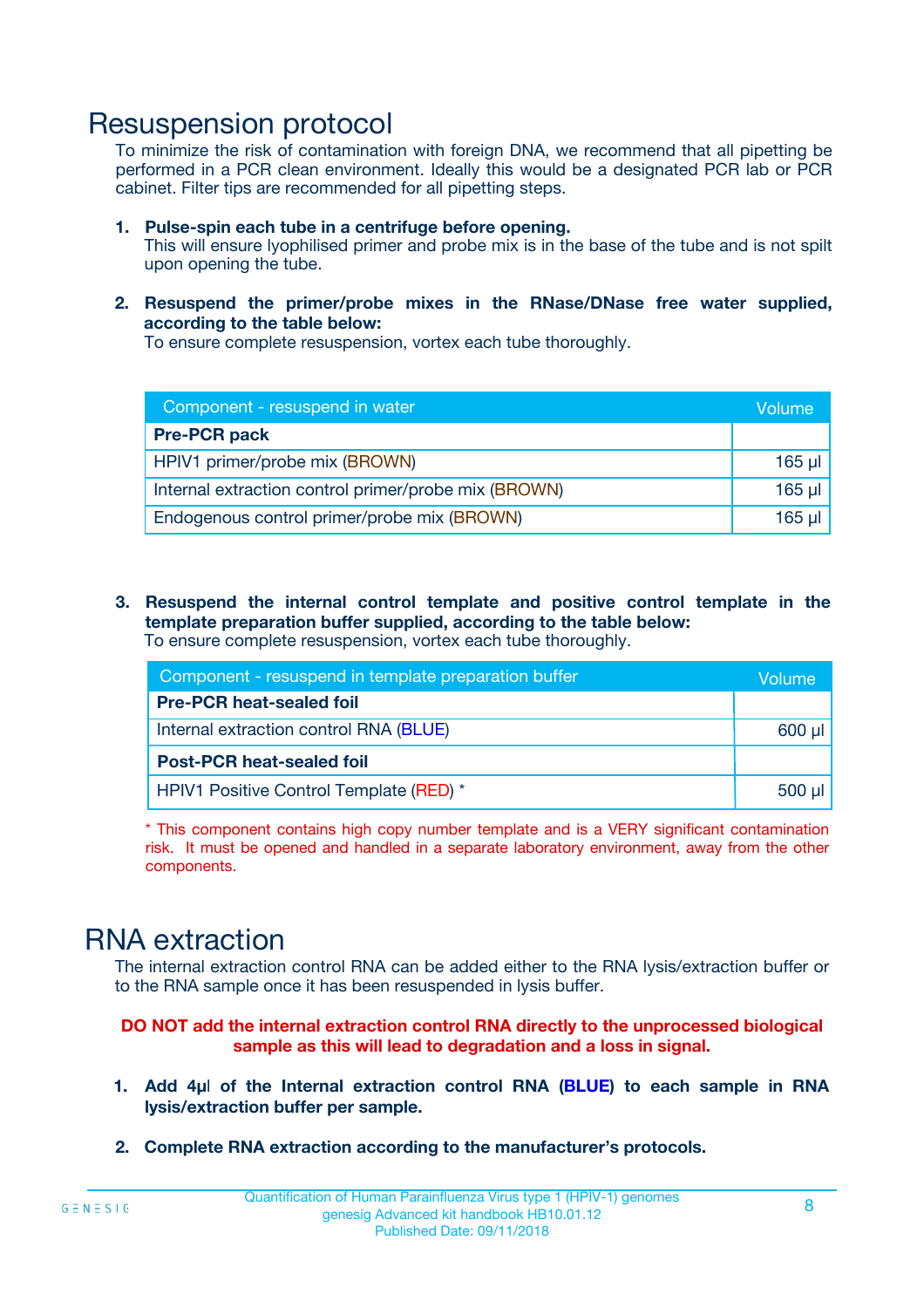# OneStep RT-qPCR detection protocol

#### **For optimum performance and sensitivity.**

All pipetting steps and experimental plate set up should be performed on ice. After the plate is poured proceed immediately to the OneStep amplification protocol. Prolonged incubation of reaction mixes at room temperature can lead to PCR artifacts that reduce the sensitivity of detection.

#### **1. For each RNA sample prepare a reaction mix according to the table below: Include sufficient reactions for positive and negative controls.**

| Component                                                    | <b>Volume</b> |
|--------------------------------------------------------------|---------------|
| oasig OneStep or PrecisionPLUS OneStep 2X RT-qPCR Master Mix | $10 \mu$      |
| HPIV1 primer/probe mix (BROWN)                               | 1 µI          |
| Internal extraction control primer/probe mix (BROWN)         | 1 µI          |
| <b>RNase/DNase free water (WHITE)</b>                        | $3 \mu$       |
| <b>Final Volume</b>                                          | 15 µl         |

**2. For each RNA sample prepare an endogenous control reaction according to the table below (optional):**

This control reaction will provide crucial information regarding the quality of the biological sample.

| Component                                                    | Volume          |
|--------------------------------------------------------------|-----------------|
| oasig OneStep or PrecisionPLUS OneStep 2X RT-qPCR Master Mix | 10 µl           |
| Endogenous control primer/probe mix (BROWN)                  | 1 µl            |
| <b>RNase/DNase free water (WHITE)</b>                        | $4 \mu$         |
| <b>Final Volume</b>                                          | $15$ µl $\vert$ |

- **3. Pipette 15µl of these mixes into each well according to your qPCR experimental plate set up.**
- **4. Pipette 5µl of RNA template into each well, according to your experimental plate set up.**

For negative control wells use 5µl of RNase/DNase free water. The final volume in each well is 20µl.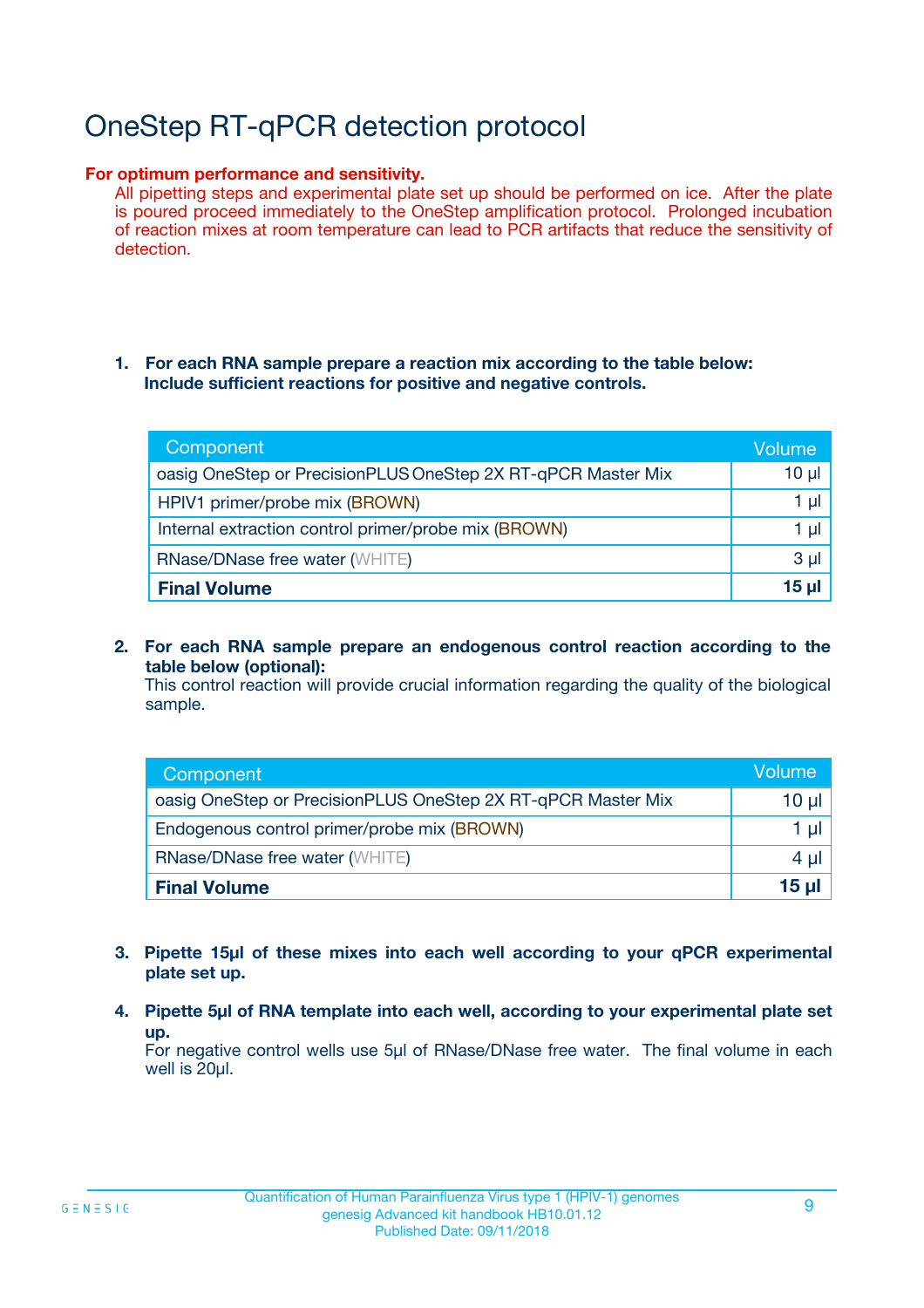**5. If a standard curve is included for quantitative analysis prepare a reaction mix according to the table below:**

| Component                                                    | Volume       |
|--------------------------------------------------------------|--------------|
| oasig OneStep or PrecisionPLUS OneStep 2X RT-qPCR Master Mix | 10 µl        |
| HPIV1 primer/probe mix (BROWN)                               |              |
| <b>RNase/DNase free water (WHITE)</b>                        | 4 µl         |
| <b>Final Volume</b>                                          | <u>15 µl</u> |

- **6. Preparation of standard curve dilution series.**
	- **1) Pipette 90µl of template preparation buffer into 5 tubes and label 2-6**
	- **2) Pipette 10µl of Positive Control Template (RED) into tube 2**
	- **3) Vortex thoroughly**
	- **4) Change pipette tip and pipette 10 µl from tube 2 into tube 3**
	- **5) Vortex thoroughly**

**Repeat steps 4 and 5 to complete the dilution series**

| <b>Standard Curve</b>         | <b>Copy Number</b>     |
|-------------------------------|------------------------|
| Tube 1 Positive control (RED) | $2 \times 10^5$ per µl |
| Tube 2                        | $2 \times 10^4$ per µl |
| Tube 3                        | $2 \times 10^3$ per µl |
| Tube 4                        | $2 \times 10^2$ per µl |
| Tube 5                        | 20 per µl              |
| Tube 6                        | 2 per µl               |

**7. Pipette 5µl of standard template into each well for the standard curve according to your plate set-up**

The final volume in each well is 20µl.

# OneStep RT-qPCR Amplification Protocol

Amplification conditions using oasig OneStep or PrecisionPLUS OneStep 2X RT-qPCR Master Mix.

|             | <b>Step</b>                  | <b>Time</b>      | <b>Temp</b> |
|-------------|------------------------------|------------------|-------------|
|             | <b>Reverse Transcription</b> | $10 \text{ min}$ | 55 °C       |
|             | Enzyme activation            | 2 min            | 95 °C       |
| Cycling x50 | Denaturation                 | 10 <sub>s</sub>  | 95 °C       |
|             | <b>DATA COLLECTION *</b>     | 60 s             | 60 °C       |

\* Fluorogenic data should be collected during this step through the FAM and VIC channels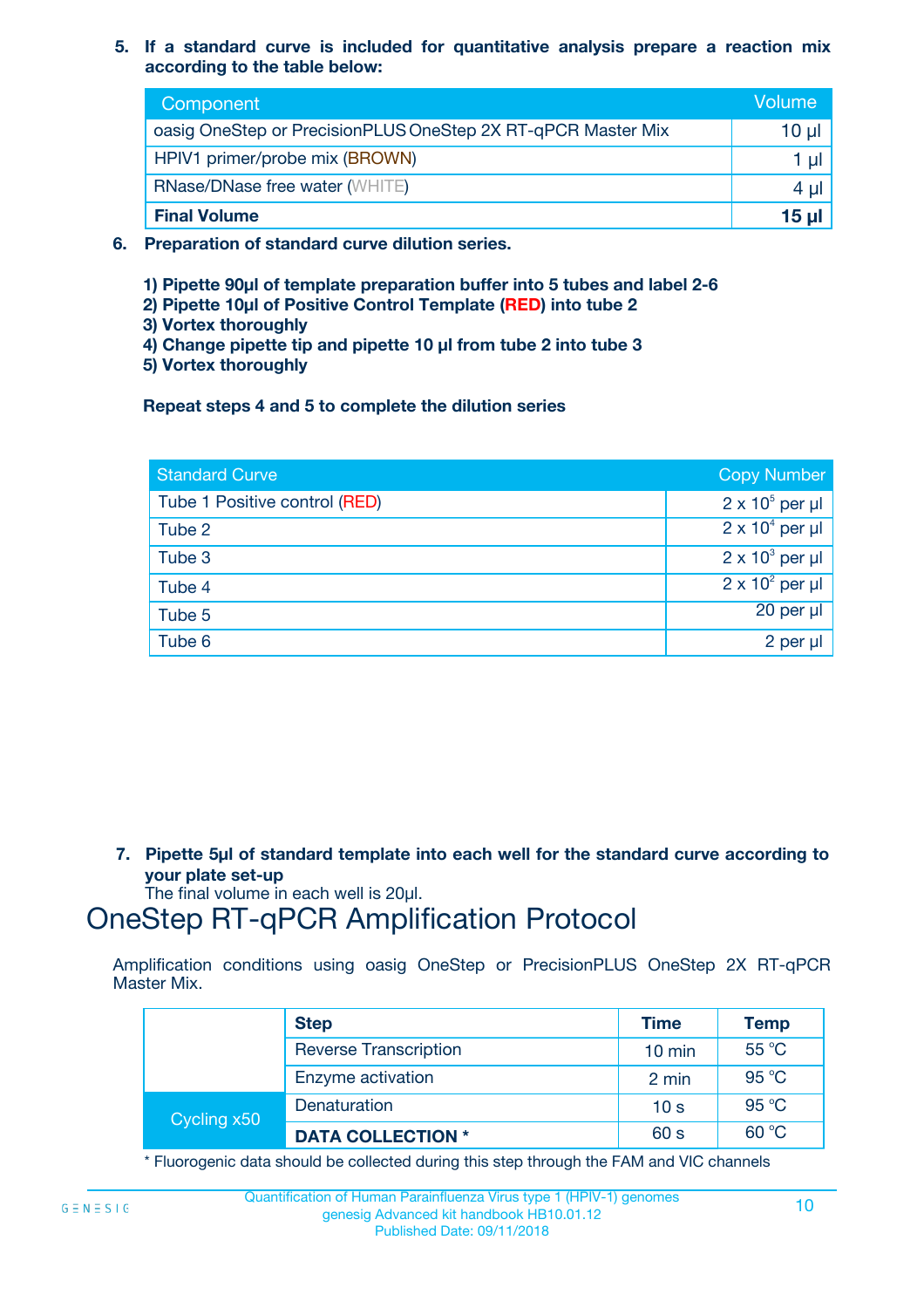## Interpretation of results

| <b>Target</b><br>(FAM) | Internal<br>control<br>(NIC) | <b>Positive</b><br>control | <b>Negative</b><br>control | Interpretation                                                                                                  |
|------------------------|------------------------------|----------------------------|----------------------------|-----------------------------------------------------------------------------------------------------------------|
| $\leq 30$              | $+ 1 -$                      | ÷                          |                            | <b>POSITIVE QUANTITATIVE RESULT</b><br>calculate copy number                                                    |
| > 30                   | ÷                            | ÷                          |                            | POSITIVE QUANTITATIVE RESULT<br>calculate copy number                                                           |
| > 30                   |                              | ÷                          |                            | <b>POSITIVE QUALITATIVE RESULT</b><br>do not report copy number as this<br>may be due to poor sample extraction |
|                        | ÷                            | ÷                          |                            | <b>NEGATIVE RESULT</b>                                                                                          |
| $+ 1 -$                | $+ 1 -$                      | ÷                          | $\leq$ 35                  | <b>EXPERIMENT FAILED</b><br>due to test contamination                                                           |
| $+$ /                  | $+ 1 -$                      | ÷                          | > 35                       | $\star$                                                                                                         |
|                        |                              | ÷                          |                            | <b>SAMPLE PREPARATION FAILED</b>                                                                                |
|                        |                              |                            |                            | <b>EXPERIMENT FAILED</b>                                                                                        |

Positive control template (**RED**) is expected to amplify between Cq 16 and 23. Failure to satisfy this quality control criterion is a strong indication that the experiment has been compromised.

\*Where the test sample is positive and the negative control is positive with a  $Cq > 35$ , the sample must be reinterpreted based on the relative signal strength of the two results:



If the sample amplifies  $> 5$  Cq earlier than the negative control then the sample should be reinterpreted (via the table above) with the negative control verified as negative.



If the sample amplifies  $< 5$  Cq earlier than the negative control then the positive sample result is invalidated and the result should be determined inconclusive due to test contamination. The test for this sample should be repeated.